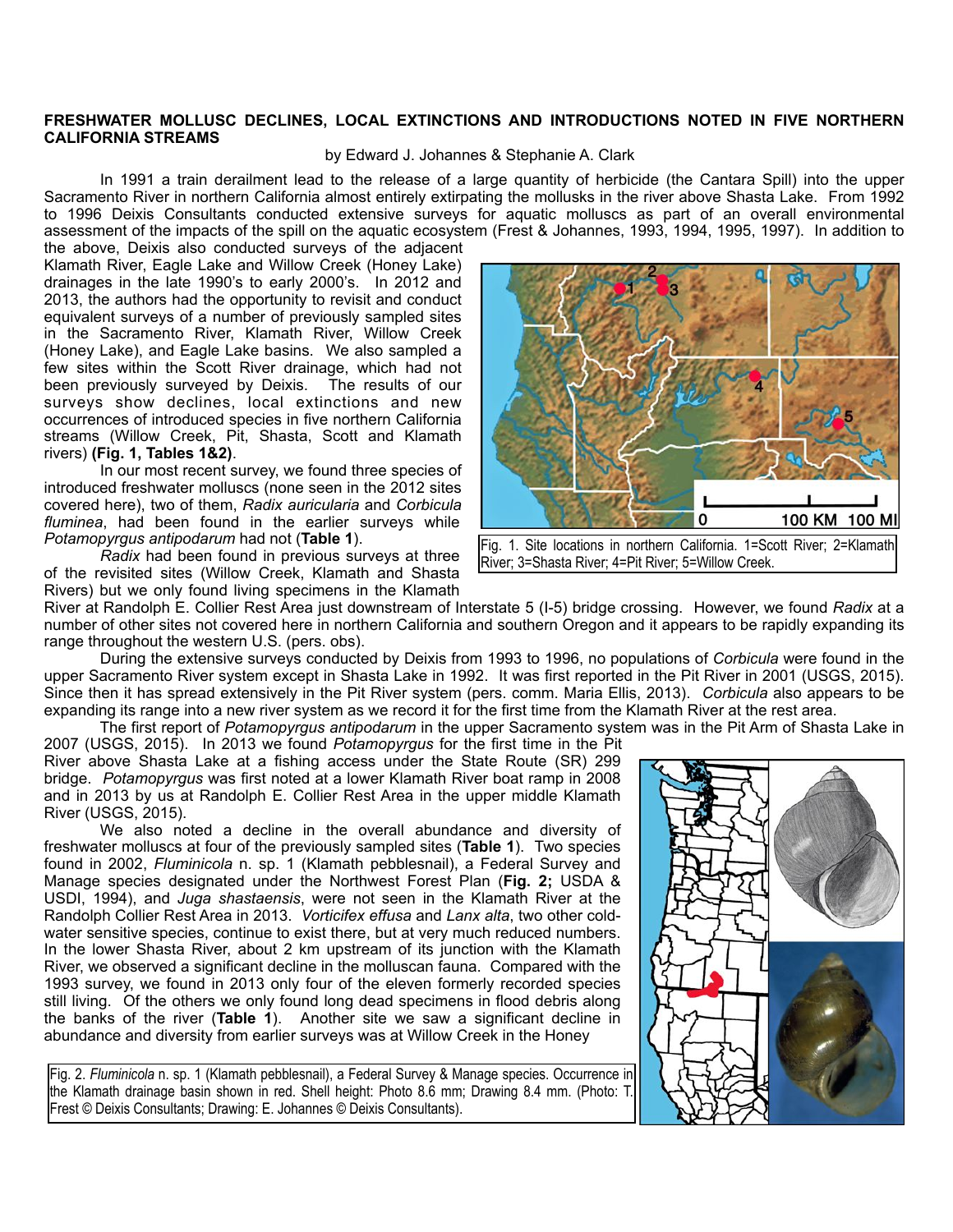Lake drainage (Great Basin), about 3.5 km south of Murrers Upper Meadow (spring source of the creek). We found in 2012 only three of the nine previously recorded species still living. In 2001, this site had a healthy In 2001, this site had a healthy population of *Anodonta nuttalliana* but we only found a few fragmentary valves. The once large population of *Juga acutifilosa* has also suffered a major decline as we found hundreds of dead shells and only a small number of living individuals compared with previous samplings. An undescribed *Fluminicola* collected during the earlier survey from this site we found absent, but still occurs in springs upstream as does *Juga acutifilosa*.

 In 2013 we sampled the Scott River near its junction with the Klamath River and saw only *Physella* along the river margin. But in a groundwater-influenced, bedrock-lined, side-channel under the SR 96 bridge, we found a remnant mollusc fauna that included *Juga shastaensis*, *Margaritifera falcata* and *Anodonta nuttalliana* (**Table 2**). Upstream of this site the river and tributaries were substantially reduced and or dry from a combination of a number of factors including water diversions, extensive groundwater extraction for irrigation and a prolonged drought (**Fig. 3**).

 The cause of the observed declines in the Pit and Klamath River sites is not as clear-cut as in the Scott River. We have learned subsequently that the Shasta River, like the Scott River, had reached an all-time low flow in 2009. It was dewatered by a combination of drought and over allocation of agricultural water diversions. As a result, the mollusc fauna has declined sharply. The reduction in flows and the increase in The reduction in flows and the increase in nutrients from agricultural and urban runoff in the drainage have clearly impacted the water quality and aquatic ecosystem of the Klamath River. At Willow Creek, an additional factor affecting this site is cattle grazing.

The Klamath River drainage had one of the most



Fig. 3. The dry Scott River in 2014. Note vehicle tracks in the riverbed and fields being irrigated. (Photo: Klamath RiverKeeper)

| <b>Scientific Name</b>                              | Klamath<br><b>River</b> |                | <b>Shasta</b><br><b>River</b> |   | Pit<br><b>River</b> |                                         | Willow<br><b>Creek</b> |   |
|-----------------------------------------------------|-------------------------|----------------|-------------------------------|---|---------------------|-----------------------------------------|------------------------|---|
|                                                     |                         |                |                               |   |                     | 2002 2013 1993 2013 2001 2013 2001 2012 |                        |   |
| Fluminicola n. sp.11                                | Χ                       |                |                               |   |                     |                                         |                        |   |
| Fluminicola n. sp.                                  |                         |                |                               |   |                     |                                         | Χ                      | D |
| <b>Fluminicola seminalis</b>                        |                         |                |                               |   | Χ                   | Χ                                       |                        |   |
| Potamopyrgus<br>antipodarum <sup>2</sup>            |                         | Χ              |                               |   |                     | X                                       |                        |   |
| Juga acutifilosa                                    |                         |                |                               |   |                     |                                         | X                      | Χ |
| Juga occata                                         |                         |                |                               |   | Χ                   | Χ                                       |                        |   |
| Juga shastaensis                                    | Χ                       |                | Χ                             | D |                     |                                         |                        |   |
| Vorticifex effusa                                   | Χ                       | X              | Χ                             | D | Χ                   | Χ                                       | χ                      | D |
| Gyraulus parvus                                     | Χ                       | Χ              | Χ                             | D | Χ                   | Χ                                       | Χ                      |   |
| Planorbella tenuis                                  |                         |                | Χ                             | D |                     |                                         | Χ                      | Χ |
| Galba parva                                         |                         |                |                               |   | Χ                   | Χ                                       |                        |   |
| Lymnaea stagnalis                                   |                         |                |                               |   |                     |                                         | Χ                      | Χ |
| Lanx alta                                           | Χ                       | Χ              | Χ                             | D |                     |                                         |                        |   |
| Lanx patelloides                                    |                         |                |                               |   | Χ                   | Χ                                       |                        |   |
| Radix auricularia <sup>2</sup>                      | Χ                       | Χ              | Χ                             | D |                     |                                         |                        |   |
| Haitia mexicana                                     | Χ                       | Χ              |                               |   |                     |                                         |                        |   |
| Physella gyrina                                     | X                       | Χ              | Χ                             | χ | X                   | X                                       | Χ                      |   |
| Pisidium spp.                                       |                         |                | Χ                             | Χ |                     |                                         |                        |   |
| Pisidium lilljeborgii                               | Χ                       | Χ              | X                             | Χ |                     |                                         |                        |   |
| Pisidium nitidum                                    | X                       | Χ              | X                             | X |                     |                                         |                        |   |
| <b>Pisidium</b>                                     |                         |                |                               |   | Χ                   | Χ                                       |                        |   |
| ultramontanum                                       |                         |                |                               |   |                     |                                         |                        |   |
| Spharium patella                                    | Χ                       | Χ              |                               |   |                     |                                         |                        |   |
| Spharium striatinum                                 | X                       | X              |                               |   |                     |                                         |                        |   |
| Anodonta nuttalliana                                |                         |                |                               |   | Χ<br>X              | Χ                                       | X                      | D |
| Gonidea angulata<br>Corbicula fluminea <sup>2</sup> | Χ                       | Χ<br>Χ         | Χ                             | D |                     | X<br>Χ                                  |                        |   |
|                                                     |                         |                |                               |   |                     |                                         |                        |   |
| <b>Total Native (live)</b>                          | 12                      | 10             | 10                            | 4 | 10                  | 10                                      | 8                      | 3 |
| <b>Total Introduced (live)</b>                      | 1                       | $\overline{3}$ | 1                             | 0 | 0                   | $\overline{2}$                          | 1                      | 0 |

**Table 1.** Comparison of the mollusc fauna collected over a decade apart at

productive salmon fisheries on the west coast. In recent years there has been a concerted effort to restore the salmon runs by State and Federal agencies, but despite this, irrigators have continued unimpeded for many years leading to the substantial reduction of flows in the Scott River and more recently the Shasta River. Our 2012 and 2013 surveys have shown the current dire condition of molluscs in the Klamath drainage and elsewhere in northern California. Recoveries for some species (e.g. *Lanx alta* and *Juga shastaensis*) in the Shasta River are unlikely, as currently no upstream populations are known. *Fluminicola* n. sp. 1, is an endemic found in a small portion of the Klamath River system, occurring most abundantly in the Upper Klamath Lake (UKL) basin, Oregon (**Fig. 2**). But even